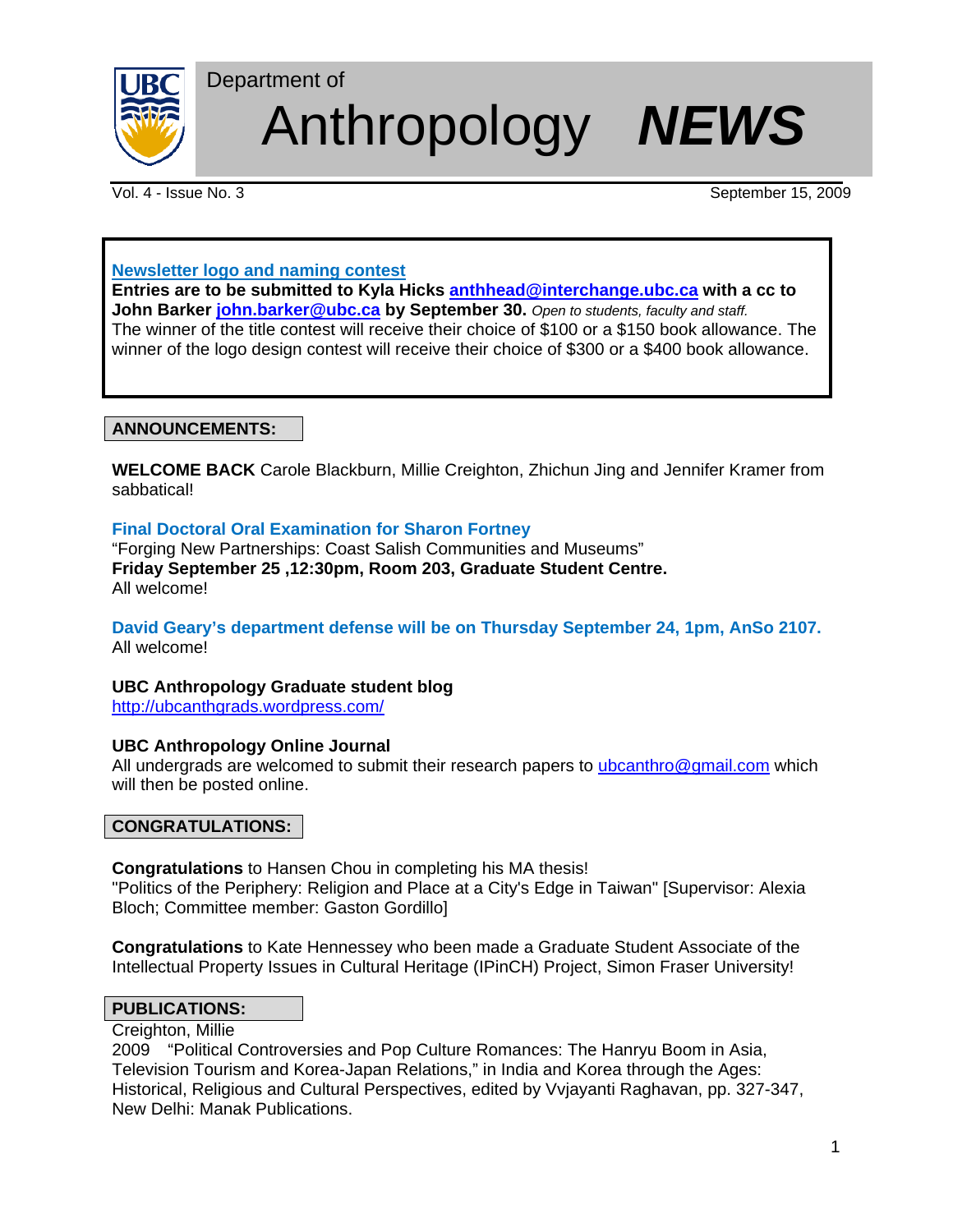Hennessy, Kate, and Craig Campbell 2009 A New Website for the Society for Visual Anthropology: htttp://societyforvisualanthropology.org. American Anthropologist 111(3):387-390.

Mayer Carol E.

2009 Chasing a Dream: The Art of Martin Morububuna' in Rosi Pamela (ed), Hailans to Ailans: Contemporary Art of Papua New Guinea. Vancouver, pp 25-30.

Donnelly, T. T., W. McKellin, G. Hislop, and B. Long

2009 Socioeconomic Influences on Vietnamese-Canadian Women's Breast and Cervical Cancer Prevention Practices: A Social Determinant's Perspective. Social Work in Public Health 24:454 - 476.

Shepard, Michael A.

2009 Native Language Education and Participatory Action Research: the Lummi Tribe of the Pacific Northwest. In Speaking of Indigenous Languages: Issues in Revitalization. Anne Marie Goodfellow (ed.). Newcastle upon Tyne, UK: Cambridge Scholars Publishing Ltd.

# **PRESENTATIONS:**

Creighton, Millie

August 22, 2009 Presentation, "Romantic Dreams, Ethnic Eroticisms and Drama Tourism vs. Political Controversies: Popular Culture's Hallyu (Hanryu) and Illyu Booms and Japan-Korea Relations," as a special invitation of the Swedish Institute of International Affairs, the European Institute of Japanese Studies, and the Stockholm School of Economics, Stockholm, Sweden.

# Creighton, Millie

August 25, 2009 Invited lecture, "Japanese Fandom of the Korean Wave: Challenging National, Ethnic and Gender Hierarchies through Transnational Popular Culture Flows" for the East Asian Studies Institute, University of Lund, Lund, Sweden.

# Creighton, Millie

August 11, 2009 Invited lecture, "Transnational Encounters of the Popular Culture Kind: Japanese Fandom of the Korean Wave," for the Academy of Korean Studies, Seoul, Republic of Korea.

# Creighton, Millie

August 7, 2009 Conference presentation, "From Grass Roots to Global: Intersections of Japan's Constitutional Debates, Minorities and Inter-Asian Relations," for the International Convention of Asian Scholars (ICAS6) Daejeon, Republic of Korea.

# Vivaldi, Ana and Wainer, Rafael

Aug 31-Sept 4 Presented paper, "Más acá de la representación: imágenes de 'cuerpos del hambre' en el Chaco, producción afectiva de públicos y biopoder". Panel on Sociology of Emotions and the Body (Before representation: images of 'bodies of hunger' in the Chaco, affective production of publics and biopower), XXVII Congreso ALAS-Buenos Aires, Latin American Sociological Association.

# **GRANTS:**

Menzies, Charles. "Effects of Forest and Range Practices on Traditionally Used Plant Communities in Gitxaala Territory." (\$59,400.00). FIA – Forest Science Program, BC Ministry of Forests and Range. 2009-2010. *Approved for funding but not funded due to insufficient funds for any new research projects submitted for the 2009/10 year.*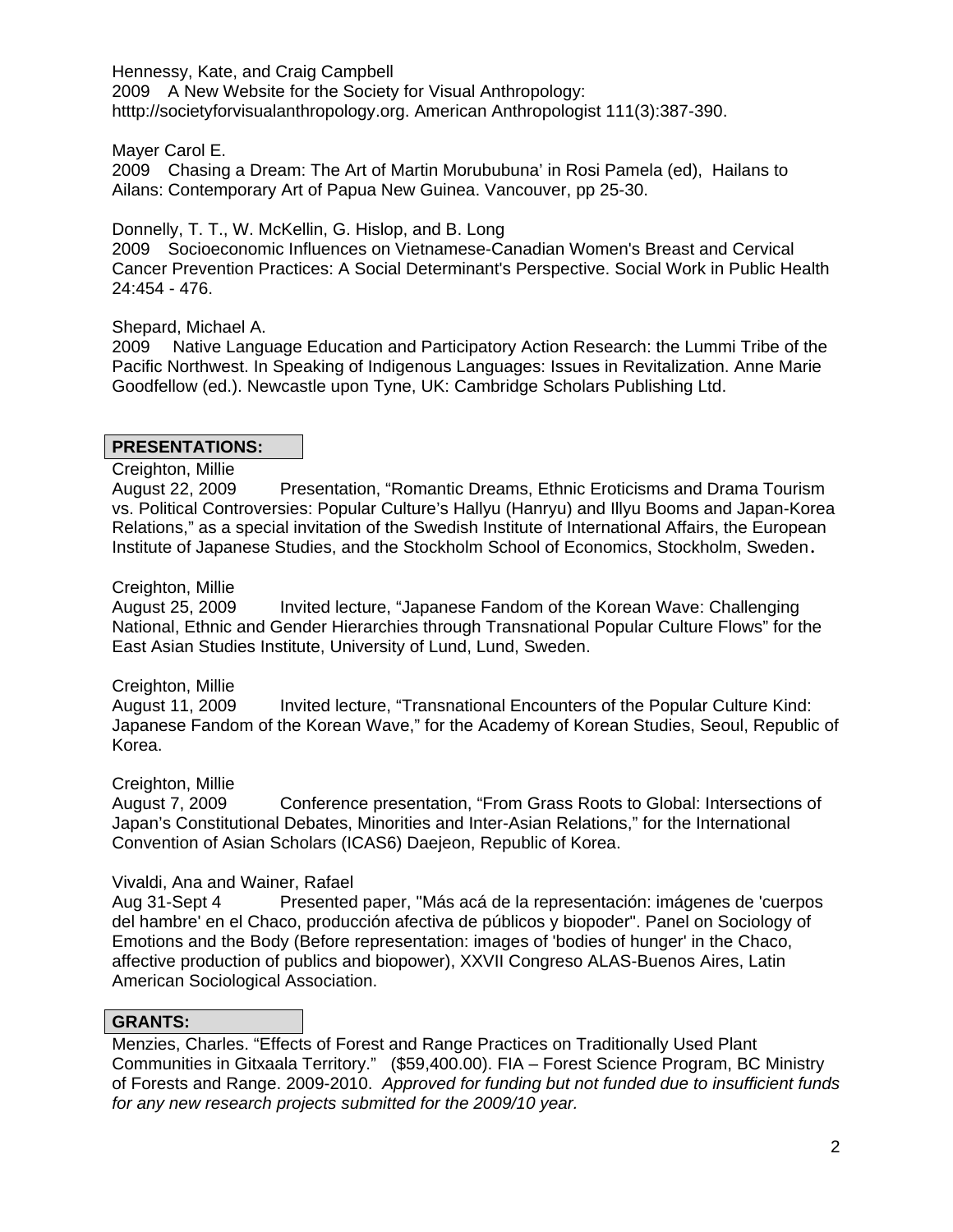## **REMINDERS:**

#### **SSHRC competition**

**Department deadline for applications is October 1, 4:00pm at the Anthropology Graduate office.** 

#### **Affiliated Awards competition**

**Department deadline for applications is October 1, 4:00pm at the Anthropology Graduate office.**

#### **Call for Nominations: Vanier Scholarships**

Faculty of Graduate Studies (FoGs) deadline for applications is September 23, 4:00pm

## **Archaeology Lab Nights**

Starting Monday September 21, 2009, continuing every Monday of the Fall term. AnSo 117 @ 5-8pm Contact Andrew Martindale marandre@interchange.ubc.ca for more information.

## **MUSEUM OF ANTHROPOLOGY NEWS:**

**Remember! MOA is ALWAYS FREE for UBC staff, students, and faculty with ID. And be sure to visit CAFE MOA for those all-important cinnamon buns - as well as soup, sandwiches, sushi, special coffees and salad!**

#### **PUBLIC PROGRAMS**

#### **MOA Mashup TOMORROW!!!!**

#### **Thursday, September 17, 5:00-8:00 pm (free)**

Mix it up at the MOA Mashup, featuring internationally known performance artists jamie griffiths and Martha Carter and her dance troupe, mmHoP, accompanied by DJ Jacob Cino of Third Eye Tribe. Experience spontaneous outbreaks of music, dance, interactive video and light projections, plus a live drawing performance by emerging visual artist Numangatini Mackenzie aka The Noble Savage.Sponsored by SSHRC and Robert Gardiner. Presented as part of UBC CultureFest 2009. Media sponsor The Beat 94.5 FM.

#### **Thomas King Lecture**

#### **Thursday, October 1, 7:00-8:00 pm (Admission \$10)**

To mark the 50<sup>th</sup> anniversary of *Canadian Literature*, MOA is co-hosting a public lecture by distinguished speaker and author Thomas King. King's creative and critical writing has been widely acclaimed, with two nominations for the Governor-General's award, the first for *Green Grass, Running Water,* and the other for the children's book, *A Coyote Columbus Story*. King created and performed in the popular CBC Radio series, *Dead Dog Cafe* and *Dead Dog in the City*. He also delivered the prestigious Massey Lectures in 2003. His talk will be followed by an auction of art work by Canadian writers at the nearby Leon and Thea Koerner University Centre, to which the public is also invited (no charge).

#### **Book Launch: All That We Say Is Ours: Guujaaw and the Reawakening of the Haida Nation Tuesday, October 6, 5:30-7:30 pm**

With D & M Publishers, MOA is pleased to host the public launch of a new book by Ian Gill, awardwinning journalist and president of Ecotrust Canada. In the 1970s, after years of logging on their lands, the Haida joined forces with environmentalists in a high-profile struggle to save the islands. Gill chronicles their decades-long battle, which found eloquent expression through Giindajin Haawasti Guujaaw, the visionary artist, drummer and orator who would later become president of the Council of the Haida Nation. In chronicling the Haida's political and cultural renaissance, Gill has crafted a gripping, multilayered narrative with global implications. Please join us for an extraordinary evening in celebration of this remarkable new work.